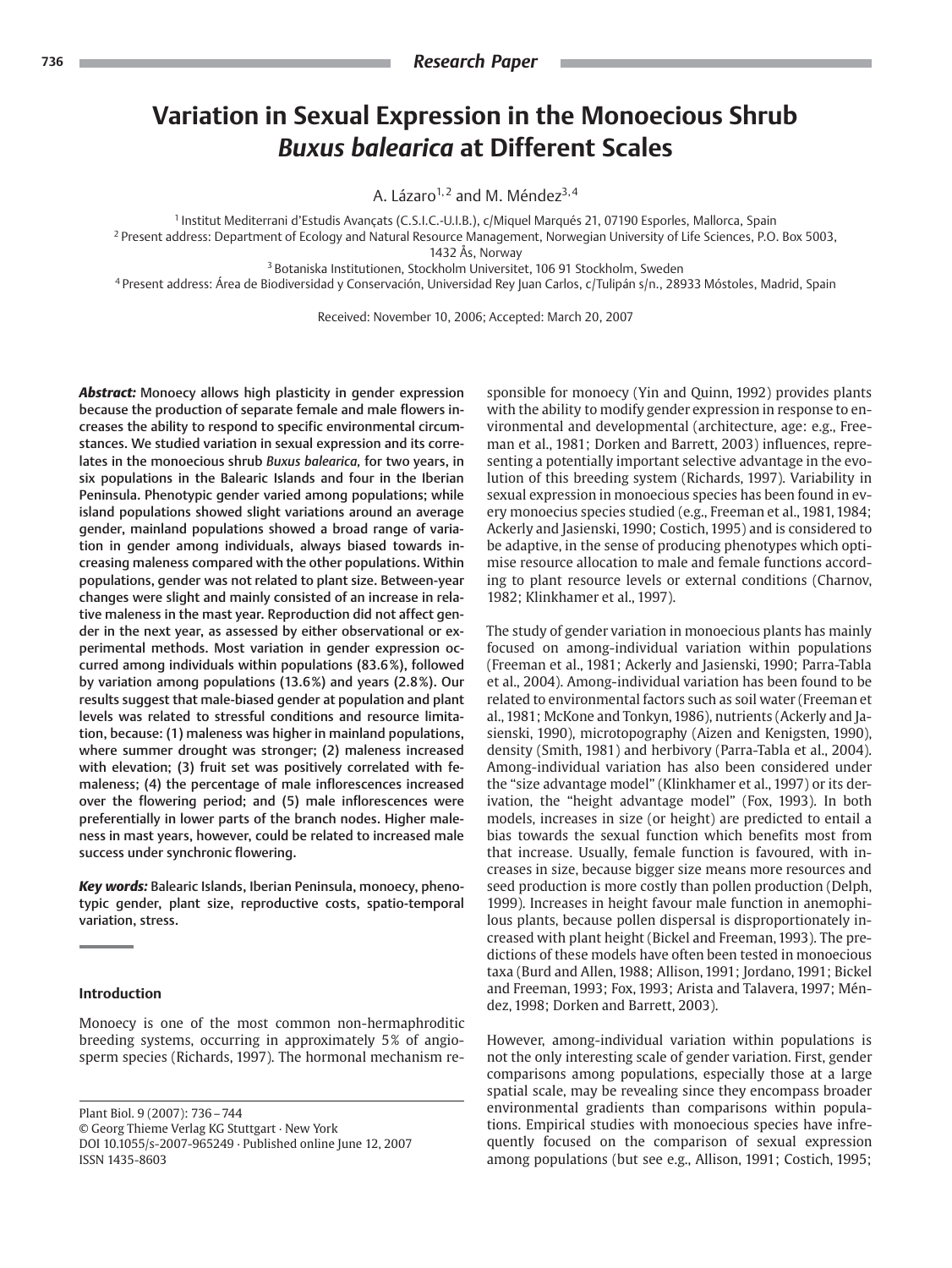Arista and Talavera, 1997). A maleness increase with altitude (Jordano, 1991) and greater gender differentiation (always towards maleness) in drier sites (Costich, 1995), have been some of the geographical patterns found, and have been attributed to increased maleness under limited resource availability, since pollen production is less costly than seed production (Delph, 1999). Second, little emphasis has been given to within-individual (i.e., plastic) variation. Some studies have shown seasonal gender modification (Emms, 1993; Méndez, 1998) that could be related to resource levels (Lloyd, 1980 a) or to changing mating opportunities derived from seasonal changes in the population floral gender ratio (Brunet and Charlesworth, 1995). Other studies have reported between-year variation in gender, mostly drastic gender modifications (male to monoecious: Arista and Talavera, 1997; sex choice: Clay, 1993). More information on between-year variation in gender expression and its correlates (Delesalle, 1989) is needed. In particular, a better understanding of between-year variation in the gender of masting species (i.e., those species alternating years of high fruit production with others of very low or almost no production) is especially interesting. The reason is that evolutionary explanations of masting involve between-year variation in resources or in pollen limitation (see Kelly, 1994 for details) which could differentially affect female success and optimal allocation to female function.

The present study addresses variation in gender expression at the three above-mentioned levels (among populations, among individuals within a population, and within individuals) in the monoecious, ambophilous (i.e., pollinated by wind and insects), masting, woody shrub *Buxus balearica*. We also investigate the potential environmental and reproductive causes for these gender variations. First, we describe among-population variability in gender and its relation to environmental conditions (elevation, mean precipitation). Second, we study within-population among-individual variability in gender in relation to plant variables (plant size, fruit set). Third, we describe within-individual variability in gender in relation to the position of inflorescences on the plant, as well as seasonal and between-year changes in gender. Fourth, we investigate the variance partitioning of gender expression among the abovementioned levels.

# **Materials and Methods**

# *Study species*

*Buxus balearica* (Buxaceae) is a woody shrub up to 6 m tall, although under harsh growing conditions it adopts a creeping habit (mean  $\pm$  SD: 1.0  $\pm$  0.65 m). It is a tertiary endemic species of the Mediterranean Basin, distributed from Turkey to the Iberian Peninsula. It grows on limestone soil, often on rocks, under subhumid conditions, between sea level and 1000 m (Benedí, 1997).

*B. balearica* is monoecious and its inflorescences usually consist of one central female flower often surrounded by four male flowers. However, in some cases, the central female flower is lacking, the inflorescences thus becoming male, whereas in others, the male flowers are lacking, the inflorescences thus becoming female. Inflorescences are axillary and usually in pairs at branch nodes. Inflorescences last for a week and were considered to be protogynous (von Balthazar and Endress, 2002), although we found both protogynous and protandrous inflorescences on the same plants in all studied populations; the percentage of protogynous inflorescences varying between 40% and 95% at the beginning of the flowering period and decreasing throughout the season (Lázaro and Méndez, unpublished data). This species is self-compatible and shows inbreeding depression (Lázaro and Traveset, 2006). Although wind is the main pollen vector, ambophily has recently been reported; the importance of entomophily strongly varying among populations (Lázaro and Traveset, 2005). It is a masting species, alternating years of high and very low fruit production (Lázaro et al., 2006).

# *Study sites*

Ten Spanish sites were included in the present study, four in the south of the Iberian Peninsula and six in Mallorca, in the Balearic Islands (Table **1**). Two subpopulations were considered at Rágol (I and II) in the Iberian Peninsula, with differences in elevation, fragmentation and plant physiognomy; and at Sant Vicenc in Mallorca, with differences in exposure to sea wind (the lowest population [I], which was more protected than the highest population [II]). At all 10 sites, vegetation consisted of Mediterranean shrubs and a variable number of *Pinus halepensis* trees. These study sites were selected to encompass the range of elevation (0 to 900 m) and rainfall variability (258 to 1264 mm/year) in which the study species occurs (Table **1**). In order to estimate hydric stress, we measured the relative water content (RWC) in leaves of 10 individuals in each of five populations (Cerro Gordo and Rágol I, Sant Vicenç I, Lluc and Galatzó), once per season, from spring 2002 to summer 2003, following the procedures in Koide et al. (1989). The average values for the whole year and for summer in these populations are shown in Table **1**. Higher values of RWC indicate lower hydric stress.

# *Phenotypic gender*

In spring 2003, during the flowering peak, we randomly labelled 10 – 45 flowering individuals per population. In each individual, 70 – 130 inflorescences distributed throughout the canopy were scored for gender (male, female or cosexual) and number of male flowers (for cosexual and male inflorescences). The same individuals were scored again in 2004. While 2003 was a masting year, flowering was much reduced in 2004, therefore, additional individuals were scored in some populations in 2004 to increase sample size.

Phenotypic gender is the relative investment of an individual in male vs. female function (Lloyd, 1980 b). We used the ratio between female and total flowers produced per individual as an estimate of its phenotypic gender (%F hereafter), as also previously used for other monoecious species (e.g., Delesalle, 1989). We preferred this estimate of phenotypic gender to the often utilised standardised "phenotypic femaleness" (G; Lloyd and Bawa, 1984) for two related reasons. First, in multi-year studies, no consensus seems to exist on whether a single correction term E should be calculated for all the years or whether separate E values should be calculated for each year. Calculation of separate E values for different populations and years, as performed by Clay (1993), does not allow a direct comparison of phenotypic gender between samples as required in our study. Second, the alternative of calculating a common E value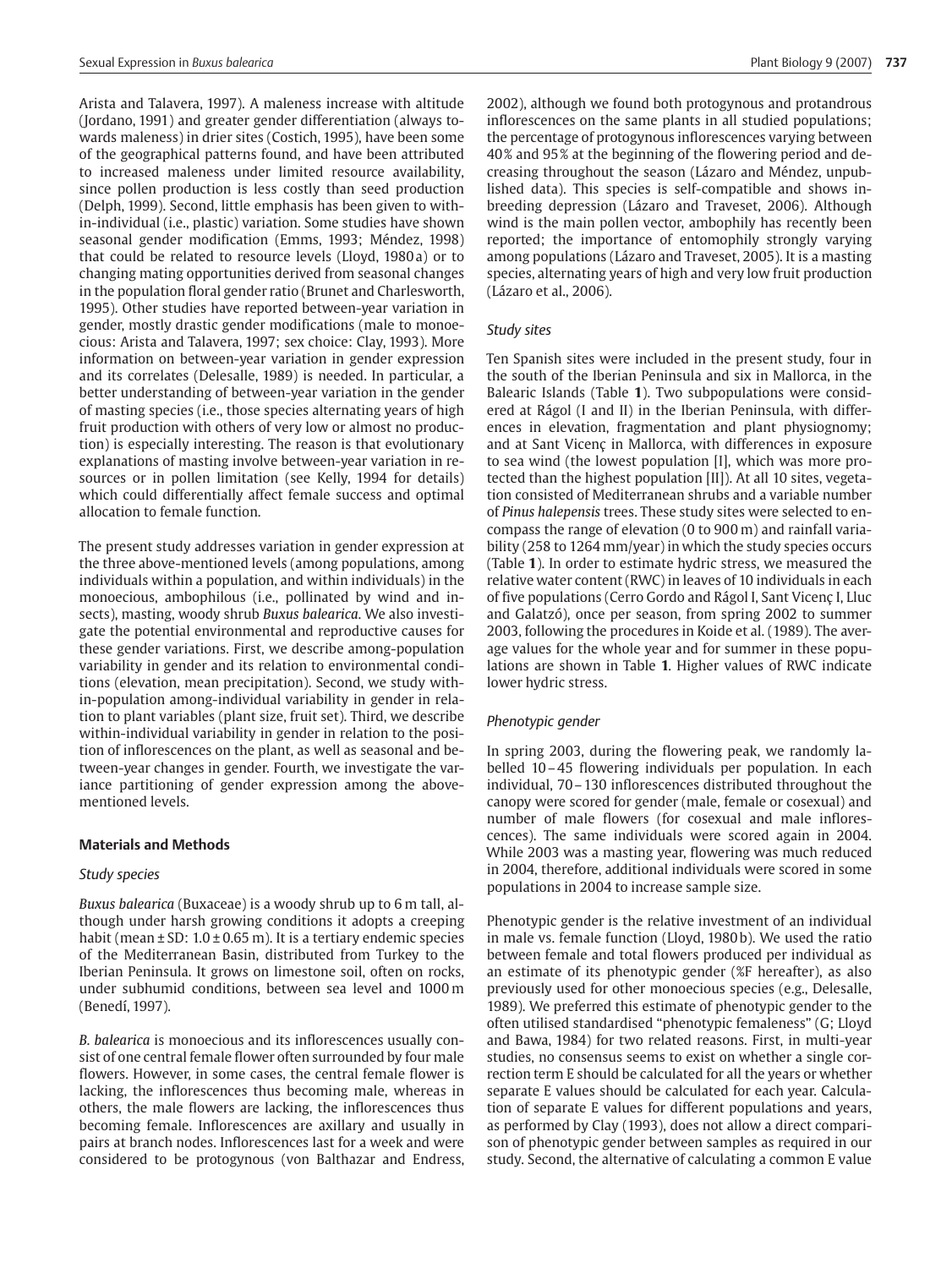**Table 1** Name, location, habitat, elevation (m) and rainfall (mean annual precipitation in mm, using data for the last 10 years from the nearest meteorological stations) of the 10 studied sites of *Buxus balearica*. RWC: Mean and standard deviation of relative water content in leaves of *B. balearica* (year: whole year average; summer: summer average)

| Site           | Area                        | Location                                                   | Habitat               | <b>UTM</b> | Elevation    | Rainfall | <b>RWC</b><br>Year | Summer          |
|----------------|-----------------------------|------------------------------------------------------------|-----------------------|------------|--------------|----------|--------------------|-----------------|
| Cerro Gordo    | <b>Iberian</b><br>Peninsula | Coast of Granada                                           | creek                 | 30SVF3068  | $\mathbf{0}$ | 460.52   | $81.8 \pm 19.2$    | $57.1 \pm 3.3$  |
| Frigiliana     | Iberian<br>Peninsula        | Almijara Mountains,<br>Málaga                              | wash                  | 30SVF2170  | 300          | 462.35   |                    |                 |
| Rágol I        | Iberian<br>Peninsula        | Gádor Mountains,<br>Almería                                | canyon                | 30SWF2792  | 440          | 258.24   | $83.6 \pm 13.6$    | $67.1 \pm 10.0$ |
| Rágol II       | Iberian<br>Peninsula        | Gádor Mountains,<br>Almería                                | canyon                | 30SWF2793  | 720          | 328.71   |                    |                 |
| Andratx        | Balearic<br>Islands         | Tramuntana Moun-<br>tains, south-facing<br>cliff. Mallorca | hollow                | 31SDD4875  | 5            | 443.55   |                    |                 |
| Sant Vicenc I  | <b>Balearic</b><br>Islands  | Tramuntana Moun-<br>tains, north-facing<br>cliff, Mallorca | limestone<br>cliff    | 31SEE0420  | 40           | 318.13   | $81.8 \pm 19.2$    | $84.4 \pm 9.8$  |
| Sant Vicenc II | Balearic<br>Islands         | Tramuntana Moun-<br>tains, north-facing<br>cliff, Mallorca | rocky<br>plateau      | 31SEE0420  | 60           | 318.13   |                    |                 |
| Lluc           | <b>Balearic</b><br>Islands  | Tramuntana Moun-<br>tains, Mallorca                        | Aleppo<br>pine forest | 31SDE9106  | 320          | 1253.65  | $87.4 \pm 5.9$     | $85.3 \pm 5.9$  |
| Cúber          | Balearic<br>Islands         | Tramuntana Moun-<br>tains, Mallorca                        | limestone<br>cliffs   | 31SDE8202  | 660          | 1079.00  |                    |                 |
| Galatzó        | Balearic<br>Islands         | Tramuntana Moun-<br>tains, Mallorca                        | limestone<br>cliffs   | 31SDD5687  | 900          | 746.05   | $90.1 \pm 2.3$     | $89.4 \pm 0.5$  |

for all populations and years could introduce autocorrelation in estimates of G values in different years and problems in statistical analyses when comparing those G values.

## *Among-population variability in gender*

In order to study the variability in gender among populations, we compared the frequency distribution of %F across populations in each year. In addition, we explored the relationship of population elevation and mean rainfall (last 10 years) with average  $E_{2003}$  or coefficient of variation (CV) of  $E_{2003}$ . We limited our analyses to 2003 data because this was a mast year with profuse flower production. In 2004, flowering, flower production and, consequently, sample size were much reduced.

## *Among-individual variability in gender*

Within each population, we explored the relationships between individual  $\mathscr{L}F_{2003}$  and plant size, flower and fruit production. Plant size was estimated in two ways, as individual height and as volume. Volume was estimated as that of a hemispheroid using the formula: Vol =  $2/3 \pi$  (h · D/2 · d/2), where h is height, and D and d are the longest and shortest canopy diameters, respectively, all measured to the nearest cm. Total flower and fruit production were estimated by counting the number of inflorescences or fruits in a sector of the canopy and extrapolating to the whole canopy. Fruit set was calculated as the percentage of fruits with respect to cosexual plus female inflorescences.

### *Within-individual variability in gender*

#### Position effect

In spring 2003, we assessed whether inflorescences differing in gender were segregated along the branches. At three sites (Rágol I, Sant Vicenç I and Sant Vicenç II), we randomly chose 10 – 20 individuals per population and 10 branches per individual, and recorded the gender and position of each inflorescence on the branch. The gender of the inflorescences was scored for each pair of inflorescences at each node, from the most basal to the most apical. Branches differed in the number of nodes, with up to seven nodes per branch. Position effects were separately studied for branches having a different number of nodes.

### Seasonal variation in gender

In spring 2003, we studied variation in gender of inflorescences among those flowering early, at blooming peak and late in the flowering season. We labelled 3 – 5 branches (30 to 60 inflorescences) from 10 – 20 individuals at six sites (Cerro Gordo, Rágol I, Sant Vicenç I, Sant Vicenç II, Lluc and Galatzó) and monitored them weekly, from the beginning to the end of the flowering period. At each recording date, we noted the gender (i.e., male, cosexual or female) of any newly-open inflorescence.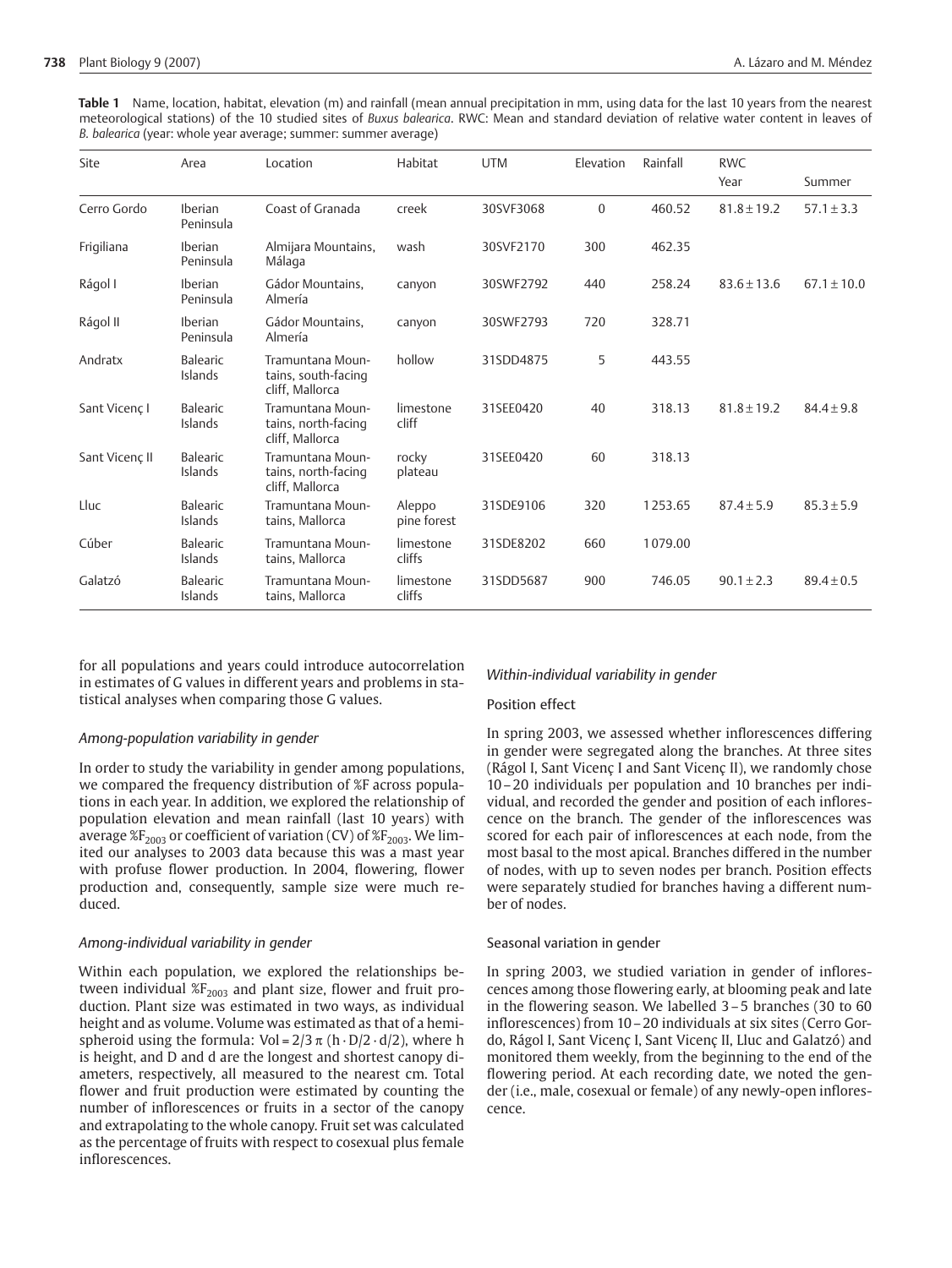

**Fig.1** Frequency distribution of %F values in different Balearic (left column) and S Iberian (right column) populations of *Buxus balearica.* Within each column, populations have been arranged from bottom to top by increasing elevation. 2003: gray; 2004: white. Figures on the upper right corner of each plot indicate median values of %F per population and year (number of individuals in brackets). Upper value is for 2003 and lower one for 2004. Letters to the right side of each histogram indicate significant differences according to the a posteriori test (2003/ 2004); populations sharing letters were not significantly different in their distribution of %F. NC: not calculated.

# Between-year variation in gender

We studied whether there was significant between-year individual variation in gender. In addition, in order to ascertain the factors influencing between-year changes in %F, we regressed  $E_{2004}$  against  $E_{2003}$ , fruit set in 2003 and inflorescence production in 2003. A similar analysis using  $\frac{1}{2004} - \frac{1}{2003}$  as the dependent variable yielded identical conclusions and is not reported here.

In a masting species, a high investment in reproduction in a given year could deplete resources for subsequent reproductive events. In order to test experimentally if previous reproduction affected sexual expression in the following year, we carried out an inflorescence bud removal experiment in three populations: Sant Vicenç I, Sant Vicenç II and Cúber. In spring 2003, two branches were labelled on 15 individuals per population. One branch was left untouched whereas all inflorescence buds on the other one were removed. Inflorescence gender in the control branch was recorded as explained above (see "Phenotypic gender"). In spring 2004, we recorded the gender of the inflorescences in both control and treatment branches.

#### *Statistical analyses*

We used generalised linear modelling to compare the frequency distribution of %F across populations and years (Fig.**1**), using a multinomial ordinal distribution (an extension of a binomial distribution to include more than two classes) with cumulative logit as a link function. For this analysis, the %F data were grouped in 14 categories, with one category for every 2% of increase in F%, from 0% to 26%, while the last category included all those individuals with %F higher than 26%.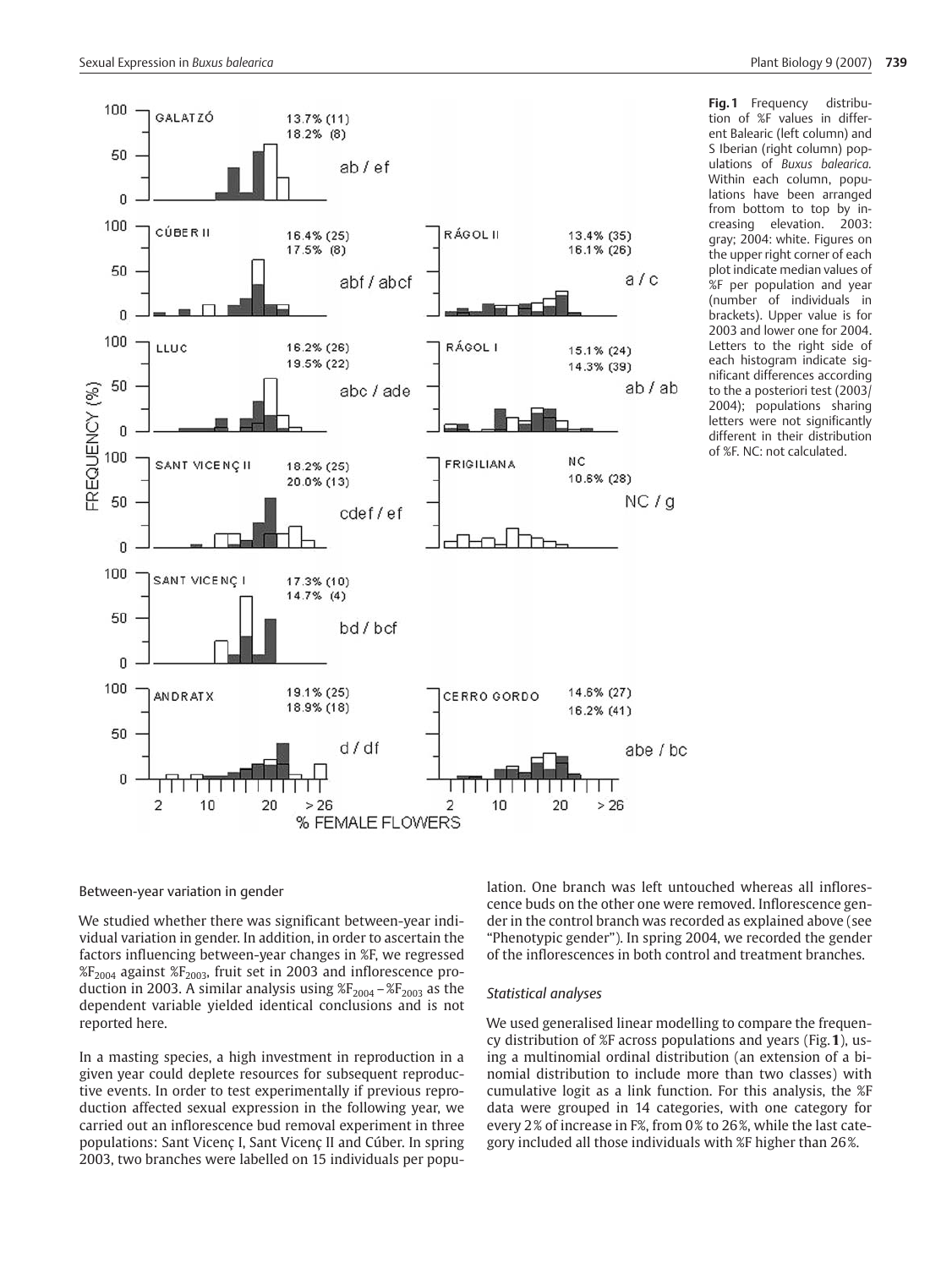

**Fig. 2** Seasonal variation in the percentage of cosexual inflorescences in each population. Three flowering times were considered: early, peak and late blooming. Different uppercase letters indicate significant differences among populations; different lowercase letters indicate significant differences among flowering times within each population.

Multiple regressions were conducted by entering all independent variables at once. Correlations between individual %F and plant size, flower and fruit production were assessed using Spearman correlations.

Seasonal variations in inflorescence gender (Fig. **2**) were tested by means of a generalised linear model (GLIM) with a binomial distribution and logit link function. Position effects on inflorescence gender were tested by means of G tests, using the Williams correction when expected frequencies were < 5 (Sokal and Rohlf, 1995).

All other statistical analyses involved repeated measures models in which time (year) or bud removal were considered as fixed treatments (within-subject factor) and individual plant was considered as a random factor (subject). When population was considered in the analysis, it was included as a fixed factor. We used the error distributions and link functions that fitted the observed data best (based on the whole model deviations): 1) gamma distribution and log link function, using inflorescence number as a covariate, for the comparison of %F across populations and years; and 2) gamma distribution and log link function, for the analyses with the flower bud removal experiment (only branches that flowered in 2004 were considered). In these analyses, as the population effect was not significant in a preliminary analysis, all populations were pooled. Inflorescence number per branch was used as covariate.

We evaluated gender variation at different levels by means of general linear modelling (GLM), considering year and population (nested within year) as the main factors. Deviance quotients provided the percentage of relative variance accounted for by each level, with error deviance being considered as **Table 2** Results for multiple regression analyses relating (**a**) mean population phenotypic gender (%F) and (**b**) CV of %F for each population to population elevation and mean annual rainfall (see Table **1**)

| Variable                                                              | B                     | <b>SE</b>             | t <sub>6</sub> | р        |  |
|-----------------------------------------------------------------------|-----------------------|-----------------------|----------------|----------|--|
| a) Mean %F                                                            |                       |                       |                |          |  |
| Elevation                                                             | $-4.6 \times 10^{-5}$ | $1.6 \times 10^{-5}$  | $-2.881$       | 0.028    |  |
| Rainfall                                                              | $1.4 \times 10^{-5}$  | $1.5 \times 10^{-5}$  | 0.946          | 0.380    |  |
| Intercept                                                             | 0.159                 | 0.010                 | 15.915         | < 0.0001 |  |
| Whole model: $R^2$ = 0.762, n = 9, $F_{2.6}$ = 4.15, p = 0.074        |                       |                       |                |          |  |
| <b>b) CV %F</b>                                                       |                       |                       |                |          |  |
| Elevation                                                             | $17.4 \times 10^{-5}$ | $15.5 \times 10^{-5}$ | 1.127          | 0.303    |  |
| Rainfall                                                              | $-9.6 \times 10^{-5}$ | $14.7 \times 10^{-5}$ | $-0.650$       | 0.540    |  |
| Intercept                                                             | 0.270                 | 0.096                 | 2.808          | 0.031    |  |
| Whole model: $R^2$ = 0.428, n = 9, F <sub>2.6</sub> = 0.67, p = 0.544 |                       |                       |                |          |  |

among-individual within-population variance (García et al., 2005).

Repeated measures analyses and variance components analysis were performed using the GENMOD procedure of SAS 9.0 and posteriori tests after these analyses were corrected by sequential Bonferroni tests (Rice, 1989). All other statistical analyses were performed with STATISTICA 6.0 and SPSS 4.0. Except where otherwise indicated, all results are shown as  $mean + SD$ 

## **Results**

#### *Among-population variability in gender*

The frequency of individuals belonging to different %F classes differed among populations in both years (2002:  $\chi^2$ <sub>8</sub> = 38.99,  $p < 0.0001$  and 2003:  $\chi^2$ <sub>9</sub> = 88.70,  $p < 0.0001$ ). Some populations showed a wide variation in %F, particularly those of the Iberian Peninsula (Fig.**1**).

Mean population %F was negatively correlated with elevation (Table **2 a**), whereas it was not correlated with mean rainfall (Table **2 a**). The coefficient of variation (SD/mean) of %F was not correlated either with elevation or mean rainfall (Table **2 b**).

## *Among-individual variability in gender*

%F was positively correlated with fruit set, when considering all populations together ( $n = 194$ ,  $r_s = 0.261$ ,  $p = 0.0002$ ). However, when considering each population separately, we only found this relationship to be significant in Rágol II (n = 35,  $r_s$  = 0.45,  $p = 0.006$ ) and Sant Vicenç I (n = 10, r<sub>s</sub> = 0.63,  $p = 0.048$ ). Inflorescence number was not related to %F except in Sant Vicenc II, where the relationship was significantly negative  $(n = 21, r_s = -0.51, p = 0.018)$ . Neither volume nor plant height were related to %F, with the exception of plant height at Cúber  $(n = 25, r_s = -0.55, p = 0.005)$  and volume at Sant Vicenç II  $(n = 25, r_s = -0.46, p = 0.021).$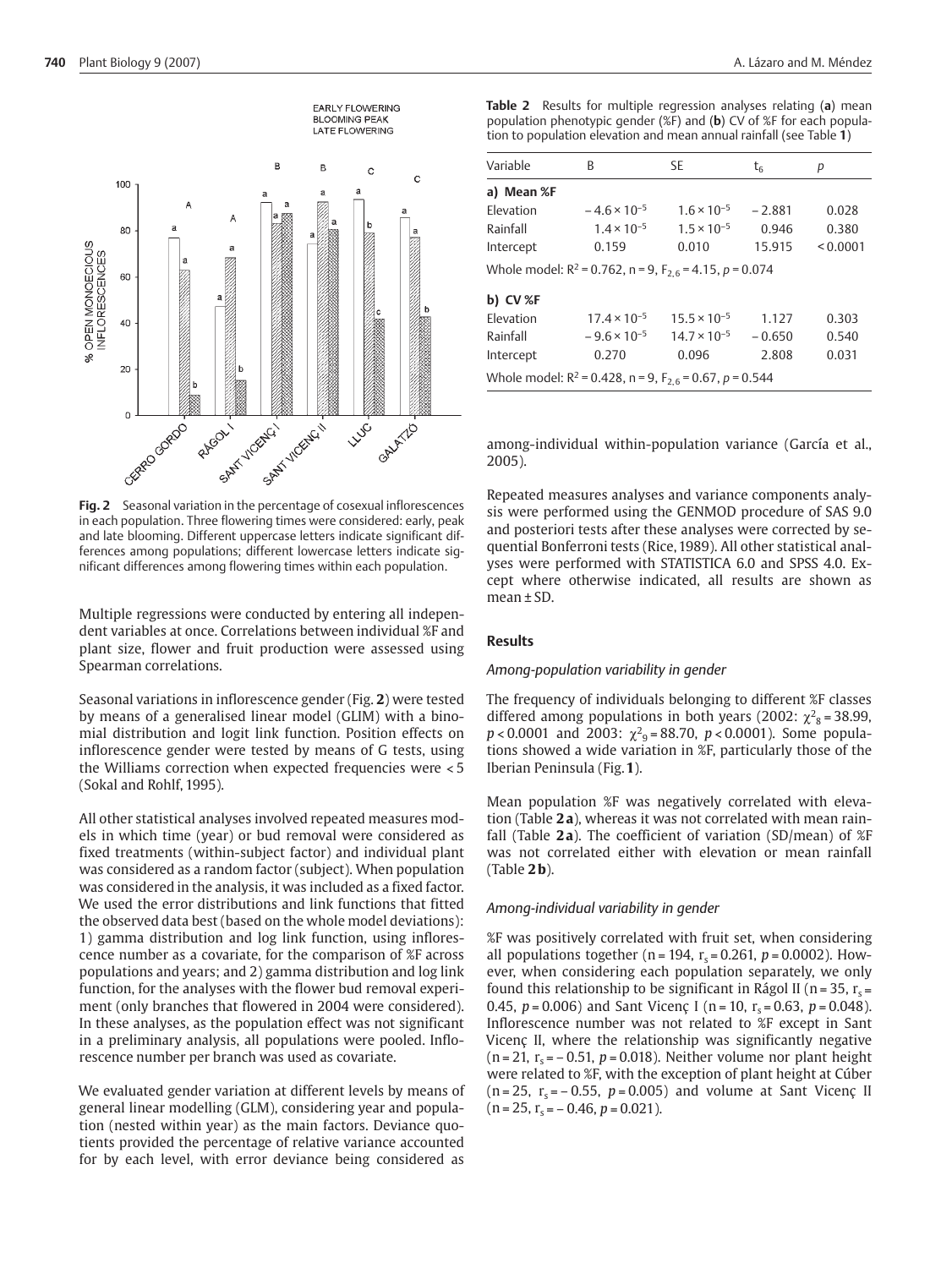### *Within-individual variability in gender*

## Position effect

At Rágol I, sampled branches had 2 – 7 nodes. Male inflorescences were predominantly located at basal positions in branches having 3 – 6 nodes (G test: all *p* < 0.027). The trend was marginally significant for branches with two nodes (*p* = 0.078) and it was not significant for branches with 7 nodes. At Sant Vicenç II, sampled branches had 2 – 4 nodes. Male inflorescences were predominantly basal only for branches with 3 nodes ( $p = 0.016$ ). At Sant Vicenc I, where sampled branches had 2 – 5 nodes, no position effect was found.

#### Seasonal variation in gender

Percentage of cosexual inflorescences decreased significantly over the flowering period ( $\chi^2$ <sub>2</sub> = 46.67, *p* < 0.0001), except in the two subpopulations of Sant Vicenç (interaction between inflorescence gender and flowering period:  $\chi^2_{10}$ =60.09, *p* < 0.0001) where no seasonal change occurred (Fig. **2**). The percentage of cosexual inflorescences was lower in Rágol I than in the other populations ( $\chi^2$ <sub>5</sub> = 94.57, *p* < 0.0001; Fig. **2**).

#### Between-year variation in gender

Individuals became more female-biased in the second year (non-masting year) consistently among populations (Table **3**). Inflorescence production was negatively related to %F (Table **3**). Despite the statistical significance of between-year variation in gender, the individual between-year change in %F was limited. For most individuals (84.6%), the between-year change in the percentage of female flowers was equal to or lower than 7%, which is the SD of %F from pooling all populations. Only 11 individuals (8.4%) showed changes between 7% and 10%. Only two individuals (1.5%) showed changes in %F higher than + 20% (ca. 40% and ca. 80%, respectively). These two individuals belonged to the Andratx population and produced fewer than 10 (8 and 1) flowers in 2004.

%F2004 was positively related to %F2003 (Table **4**), but not to plant volume, flower production in 2003 or fruit set in 2003, when we considered all populations together. The same trend was found in the analyses for each population (results not shown), although the positive relationship between  $\frac{8F_{2004}}{2}$  and  $\frac{8F_{2003}}{2}$ was only significant for Cerro Gordo ( $p = 0.0008$ ) and marginally significant for Rágol I ( $p = 0.059$ ). In addition, a significant negative relationship between fruit set in 2003 and  $\mathscr{E}F_{2004}$  appeared both in Cerro Gordo (*p* = 0.047) and Cúber (*p* = 0.027).

In 2004, only 12 – 50% of the labelled branches in the bud removal experiment flowered, depending upon the population. In the analysis for control branches, %F decreased marginally in the second year  $(0.55 \pm 0.03 \text{ vs. } 0.51 \pm 0.16 \text{ in } 2003$ and 2004 respectively;  $\chi^2$  = 2.76, p = 0.097) and the number of inflorescences per branch decreased significantly with %F  $(\chi^2 = 5.02, p = 0.025)$ . In the analysis of the effects of bud removal on %F, neither treatment ( $\chi^2$  = 0.10, *p* = 0.752) nor the number of inflorescences per branch ( $\chi^2$  = 2.00, *p* = 0.158) had a significant effect.

**Table 3** Results from the generalised linear model comparing %F across populations and years. Inflorescence production was included in the model as a covariate

| Variable                 | $\gamma^2$ | df | D      |
|--------------------------|------------|----|--------|
| Year                     | 5.23       |    | 0.022  |
| Population               | 28.11      | 8  | 0.0005 |
| Year × population        | 10.38      | ь  | 0.109  |
| Inflorescence production | 5.05       |    | 0.025  |

**Table 4** Results from the multiple regression analysis relating phenotypic gender in 2004 ( $\frac{1}{2004}$ ) to number of inflorescences in 2003, fruit set in 2003, plant volume and phenotypic gender in 2003 ( $\frac{1}{2003}$ ), pooling for all the populations

| Variable                                                           | В              | SE            | $t_{121}$ | р      |  |  |
|--------------------------------------------------------------------|----------------|---------------|-----------|--------|--|--|
| Inflorescences 2003                                                | $0.110^{-5}$   | $0.210^{-5}$  | 0.488     | 0.626  |  |  |
| Fruit set 2003                                                     | $0.6 10^{-5}$  | $40.510^{-5}$ | 0.015     | 0.988  |  |  |
| Plant volume                                                       | $-13.710^{-5}$ | $22.310^{-5}$ | $-0.614$  | 0.541  |  |  |
| %F <sub>2003</sub>                                                 | 0.606          | 0.173         | 3.499     | 0.0007 |  |  |
| Intercept                                                          | 0.086          | 0.027         | 3.143     | 0.002  |  |  |
| Whole model: $R^2$ = 0.099, n = 126, $F_{4,121}$ = 3.32, p = 0.013 |                |               |           |        |  |  |

#### *Variance partitioning in gender expression*

The percentage of variance in gender expression explained by populations was  $13.6\%$  (F<sub>12, 216</sub> = 2.79, p = 0.002), whereas year explained a lower percentage of variance (2.8%;  $F_{1,216} = 8.53$ , *p* = 0.004). Most variation, however, occurred among individuals within populations (83.6%).

#### **Discussion**

Monoecy is considered to be associated with high plasticity in gender expression (Richards, 1997) because the production of separate female and male flowers provides higher ability to respond to specific environmental circumstances (Fox, 1993; Renner and Ricklefs, 1995). Variability in gender expression has been found in every monoecious species studied (e.g., Freeman et al., 1981, 1984; Ackerly and Jasienski, 1990; Costich, 1995; this study). In *B. balearica,* we found significant gender variation at every scale studied: among-populations, amongindividuals within populations and within individuals (including position effects, as well as seasonal and between-year changes). Nevertheless, most variation in gender expression occurred among individuals within populations (83.6%). Below, we discuss variability at each studied level.

#### *Among-population variability in gender in* Buxus balearica

We found a broad range of variation in gender in a few populations, and this was always biased towards increasing maleness compared with the other populations. Gender distributions were mainly unimodal, and "flat" distribution frequencies with the presence of pure male or almost pure male individuals were only occasionally found.

A host of environmental factors has been shown to induce a modification in gender (Freeman et al., 1980). In many plants, favourable environmental conditions promote femaleness,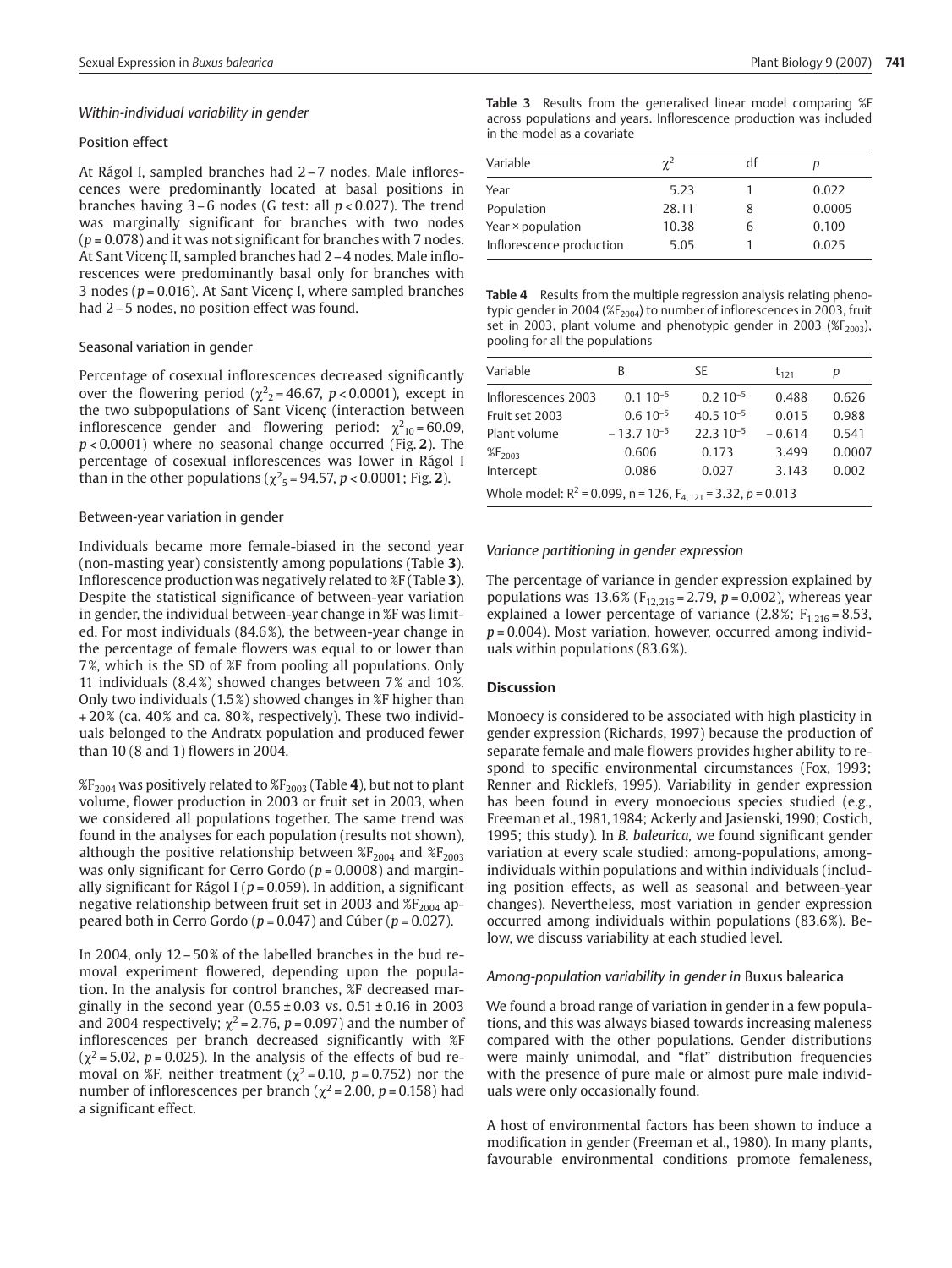while environmental stress increases maleness (Freeman et al., 1980). This has been found for, among other factors, xeric conditions (Freeman et al., 1981, 1984; Costich, 1995; El-Keblawy et al., 1995). We suggest that the higher maleness found for *B. balearica* in the Iberian Peninsula populations and the increase in maleness with elevation could be related to increasingly harsh environmental conditions. Iberian populations have lower relative leaf water content in summer than Balearic populations and greater gender differentiation (always towards maleness). This result agrees with that reported by Costich (1995) for populations of monoecious plants of *Ecballium,* where greater gender differentiation (always towards maleness) was found in drier sites, reflecting gender allocation "decisions" enforced by limited resource availability. Our results for *B. balearica,* showing increased maleness at increasing elevations, agree with those of Jordano (1991) for another monoecious woody species in southern Spain, and could be related to season length and temperature decrease with elevation in mountain areas (Körner, 1999).

# *Among-individual variability in gender*

The extent of among-individual gender variation in *B. balearica* was lower than that found in other woody, wind-pollinated monoecious species (Smith, 1981; Allison, 1991; Jordano, 1991; Sato, 2002), where a notable number of "pure males" and "pure" females were also found in the same population. Nevertheless, we found a broad range of gender variation in some populations of *B. balearica,* although we could not relate such variation to the variables measured. We did not find any support for the "height advantage" hypothesis (Fox, 1993), which predicts an increase in male allocation with increasing height for wind-pollinated plants, as pollen dispersal increases with plant height. An increase in male allocation with increasing height has been found for some wind-pollinated monoecious plants (Fox, 1993; Arista and Talavera, 1997) but not in others (Allison, 1991 – only cosexual individuals considered; Jordano,1991; Fox, 1993). In *B. balearica,* we only found such a relationship between plant height and increasing maleness in one of ten populations. A possible reason for the lack of fit to the hypothesis is the proposal of Bickel and Freeman (1993) that this prediction is dependent on plant geometry and only applies to cylindrical growth forms. This is consistent with the observation that *B. balearica* individuals in most populations were rounded in shape. On the other hand, we similarly failed to find any evidence for the "size-advantage hypothesis" (Klinkhamer et al., 1997). Volume was also poorly related to femaleness in our dataset and the only significant relationship was contrary to the predictions of Klinkhamer et al. (1997).

We found no relationship between flower number and phenotypic gender, though there was a positive correlation between fruit set and femaleness. Similar relationships have been found in other monoecious species (Goldman, 1991; Jordano, 1991). Although this correlation could indicate a link between femaleness and plant vigour, lower fruit set with increasing maleness could also be due, at least partially, to inbreeding depression because a low female to male flower ratio may increase geitonogamy (see Jordano, 1991, for a similar argument).

## *Within-individual variability in gender*

We found several sources of within-individual variability in gender in the study species. First, we found a position effect, that is, male inflorescences were located preferentially in the basal parts of the branches, in contrast with position effects described in many hermaphroditic species, for which an increase in male allocation occurs in apical positions (Diggle, 1995). We attribute this to apical dominance, as blooming order proceeded basipetally in the branches. A "reversed" position effect associated with basipetal flowering has been described in other monoecious species (e.g., Kawakita and Kato, 2002). Second, we observed an increase in male inflorescences over the flowering season (Fig. **2**), contributing to an increase in maleness at the end of the season. Increasing maleness over the flowering season has been reported by other authors (Ashman and Baker, 1992; Emms, 1993; El-Keblawy et al., 1995) and has been attributed to seasonal resource depletion (sequential resource adjustment *sensu* Lloyd, 1980 a).

All the above-mentioned changes suggest that resource depletion induced maleness in *B. balearica*. This makes it difficult to interpret the between-year gender changes, mainly towards an increase in relative femaleness in the non-mast year. Masting hypotheses related to resource depletion (Kelly, 1994) are not consistent with such a gender change. One interesting possibility is that masting could affect the balance between local mate competition (LCM) and local resource competition (LRC) (Lloyd and Bawa, 1984) in favour of male allocation. Mechanisms behind such modification could be related to the relative importance of the "pollination efficiency" and the "satiation of predator" hypotheses, which would influence LCM and LRC, respectively. The extent to which this is valid for *B. balearica* is, however, unknown because the available evidence (Lázaro et al., 2006) does not give strong support either for pollination or seed predation advantages of masting.

Individual changes in phenotypic gender between years were modest (less or equal to 7% in most individuals). These findings are consistent with those reported for other woody species (Allison, 1991; Jordano, 1991; López-Almansa et al., 2003). The few cases of stronger individual between-year changes in gender were not related to any particular phenotypic gender. By contrast, stronger changes in gender have been documented for female-biased individuals by Freeman et al. (1984) and El-Keblawy et al. (1995).

Prior fruit production is known to affect subsequent sexual expression in monoecious species, either in the same (Delesalle and Mooreside, 1995) or in the next season (Delesalle, 1989). We found very limited evidence for such an influence in *B. balearica*. First,  $\mathscr{E}F_{2003}$  was the main variable significantly influencing  $E_{2004}$ , although prior fruit production significantly and negatively influenced  $\%F_{2004}$  in Cerro Gordo and Cúber. Second, we found no influence of plant size on gender change, a pattern that has been found in other species (Allison, 1991). Other studies have also shown that plant size may have no effect on gender allocation (e.g., Elle, 1999). Third, flower bud removal did not affect gender expression or flower bud initiation in the next year. However, the lack of an effect of bud removal on gender expression could arise because bud removal at the branch level may not affect resource availability (and thus flower production) at the individual level, or could be related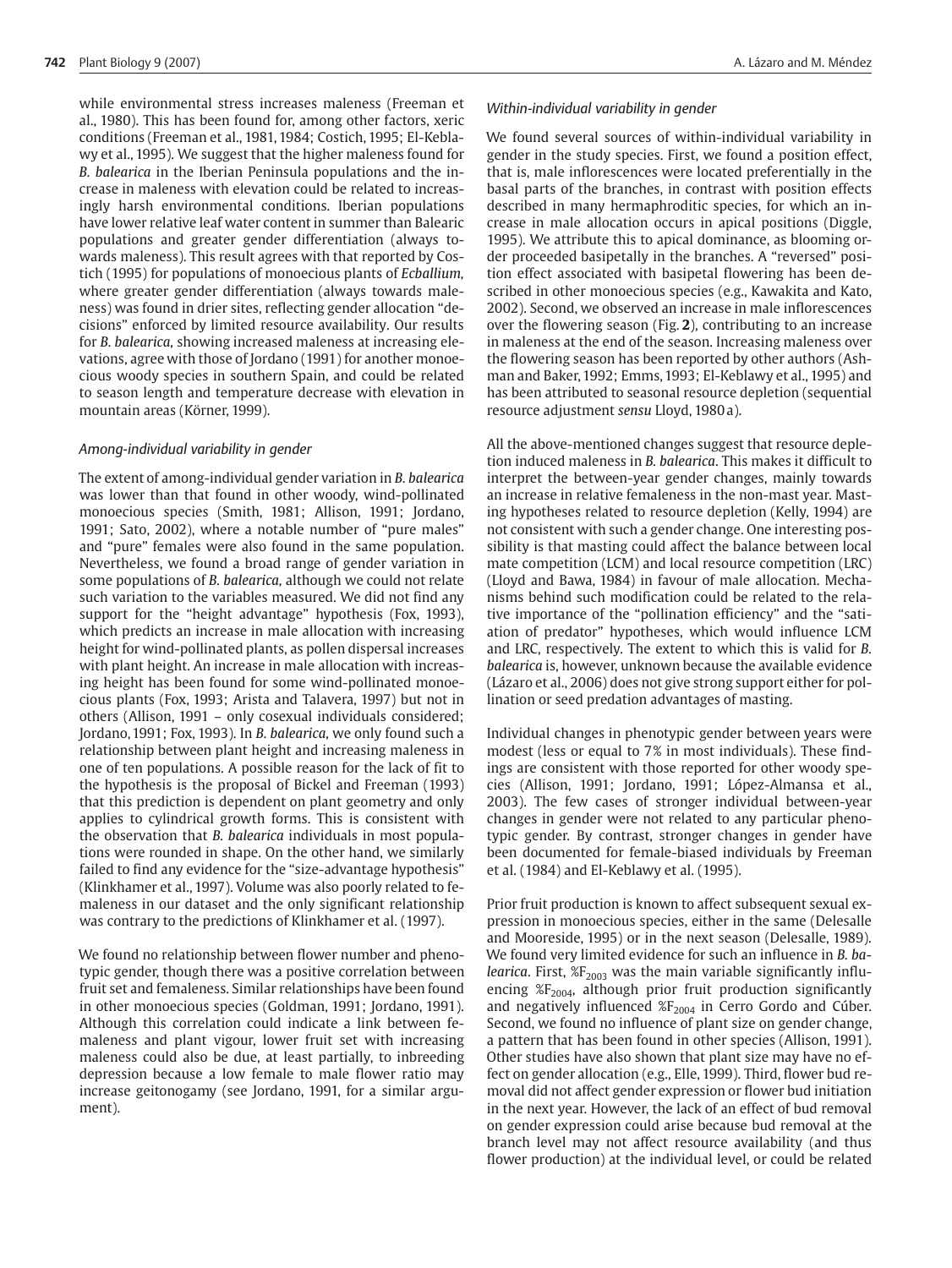to the assumption in the experimental design that different branches would act as independent physiological units (Watson and Casper, 1984). Possible resource sharing between branches would have diluted the differences between treatments.

#### **Conclusions**

Phenotypic gender in *B. balearica* varied substantially among populations, and the highest departures from modal gender values were always towards maleness. Most variation in phenotypic gender occurred among individuals within populations (83.6%), followed by variation among populations (13.6%). Overall, patterns of gender variation among populations and elevations, as well as seasonal and architectural gender modifications within individuals, suggest that male-biased gender was related to stressful conditions and low resource availability for reproduction. In contrast, gender variation among individuals of the same populations could not be related to the variables considered. Finally, the increased relative maleness in the masting year could be related to better reproductive opportunities under synchronic flowering. Studies of between-year variation in sexual expression in masting species are needed in order to further explore this hypothesis.

#### **Acknowledgements**

The authors thank Amparo Castillo, Vicente Fernández, Roberto Lázaro and Javier Rodríguez for their help in the field, Raúl García-Camacho for statistical advice, Roberto Lázaro and Anna Traveset for critically reading a previous version of the manuscript, Luis Santamaría and Anna Traveset for helpful advice, and Rob Wilson for correcting the English. The "Consejería de Medio Ambiente de la Junta de Andalucía" allowed our work on Andalusia's populations. This study was supported by a FPU grant from the Spanish Ministry of Education to A. L. M.M thanks Anna Traveset and IMEDEA for their hospitality during his fieldwork period in Mallorca.

### **References**

- Ackerly, D. D. and Jasienski, M. (1990) Size-dependent variation of gender in high density stands of the monoecious annual, *Ambrosia artemisiifolia* (Asteraceae). Oecologia 82, 474 – 477.
- Aizen, M. A. and Kenigsten, A. (1990) Floral sex ratios in scrub oak *(Quercus ilicifolia)* vary with microtopography and stem height. Canadian Journal of Botany 68, 1364 – 1368.
- Allison, T. D. (1991) Variation in sex expression in Canada yew *(Taxus canadensis)*. American Journal of Botany 78, 569 – 578.
- Arista, M. and Talavera, S. (1997) Gender expression in *Abies pinsapo* Boiss., a Mediterranean Fir. Annals of Botany 79, 337 – 342.
- Ashman, T.-L. and Baker, I. (1992) Variation in floral sex allocation with time of season and currency. Ecology 73, 1237 – 1243.
- Benedí, C. (1997) Halogaraceae-Euphorbiaceae. In Flora Iberica, Vol. 7 (Castroviejo, S., Aedo, C., Benedí, C., Laínz, M., Muñoz Garmendia, F., Nieto Feliner, G., and Paiva, J., eds.), Madrid: CSIC, Real Jardín Botánico, pp. 375.
- Bickel, A. M. and Freeman, D. C. (1993) Effects of pollen vector and plant geometry on floral sex ratio in monoecious plants. American Midland Naturalist 130, 239 – 247.
- Brunet, J. and Charlesworth, D. (1995) Floral sex allocation in sequentially blooming plants. Evolution 49, 70– 79.
- Burd, M. and Allen, T. F. H. (1988) Sexual allocation strategy in windpollinated plants. Evolution 42, 403 – 407.
- Charnov, E. L. (1982) The Theory of Sex Allocation. Princeton: Princeton University Press, pp. 355.
- Clay, K. (1993) Size-dependent gender change in green dragon (*Arisaema dracontium*; Araceae). American Journal of Botany 80, 769 – 777.
- Costich, D. E. (1995) Gender specialization across a climatic gradient: experimental comparisons of monoecious and dioecious *Ecballium*. Ecology 76, 1036 – 1050.
- Delesalle, V. A. (1989) Year-to-year changes in phenotypic gender in a monoecious cucurbit, *Apodanthera undulata*. American Journal of Botany 76, 30 – 39.
- Delesalle, V. A. and Mooreside, P. D. (1995) Estimating the costs of allocation to male and female functions in a monoecious cucurbit, *Lagenaria siceraria*. Oecologia 102, 9 – 16.
- Delph, L. F. (1999) Sexual dimorphism in life history. In Gender and Sexual Dimorphism in Flowering Plants (Geber, M. A., Dawson, T. E., and Delph, L. F., eds.), New York: Springer Verlag, pp.149 – 173.
- Diggle, P. K. (1995) Architectural effects and the interpretation of patterns of fruit and seed development. Annual Review in Ecology and Systematics 26, 531 – 552.
- Dorken, M. E. and Barrett, S. C. H. (2003) Gender plasticity in *Sagittaria sagittifolia* (Alismataceae), a monoecious aquatic species. Plant Systematics and Evolution 237, 99 – 106.
- El-Keblawy, A., Lovett Doust, J., Lovett Doust, L., and Shaltout, K. H. (1995) Labile sex expression and dynamics of gender in *Thymelaea hirsuta*. Ecoscience 2, 55 – 66.
- Elle, E. (1999) Sex allocation and reproductive success in the andromonoecious perennial *Solanum carolinense* (Solanaceae). I. Female success. American Journal of Botany 86, 278 – 286.
- Emms, S. K. (1993) Andromonoecy in *Zigadenus paniculatus* (Liliaceae): spatial and temporal patterns of sex allocation. American Journal of Botany 80, 914 – 923.
- Fox, J. F. (1993) Size and sex allocation in monoecious woody plants. Oecologia 94, 110 – 113.
- Freeman, D. C., Harper, K. T., and Charnov, E. L. (1980) Sex change in plants: old and new observations and new hypotheses. Oecologia 47, 222 – 232.
- Freeman, D. C., McArthur, E. D., and Harper, K. T. (1984) The adaptive significance of sexual lability in plants using *Atriplex canescens* as a principal example. Annals of the Missouri Botanical Garden 71,  $265 - 277$ .
- Freeman, D. C., McArthur, E. D., Harper, K. T., and Blauer, A. C. (1981) Influence of environment on the floral sex ratio of monoecious plants. Evolution 35, 194 – 197.
- García, D., Obeso, J. R., and Martínez, I. (2005) Spatial concordance between seed rain and seedling establishment in bird-dispersed trees: does scale matter? Journal of Ecology 93, 693 – 704.
- Goldman, D. A. (1991) Minimal male/female trade-offs in *Zizania palustris,* a monoecious annual grass. American Journal of Botany 78, 189 – 197.
- Jordano, P. (1991) Gender variation and expression of monoecy in *Juniperus phoenicea* (L.) (Cupressaceae). Botanical Gazette 152, 476 – 485.
- Kawakita, A. and Kato, M. (2002) Floral biology and unique pollination system of root holoparasites, *Balanophora kuroiwai* and *B. tobiracola* (Balanophoraceae). American Journal of Botany 89, 1164 – 1170.
- Kelly, D. (1994) The evolutionary ecology of mast seeding. Trends in Ecology and Evolution 9, 465 – 470.
- Klinkhamer, P. G. L., de Jong, T. J., and Metz, H. (1997) Sex and size in cosexual plants. Trends in Ecology and Evolution 12, 260 – 265.
- Koide, R. T., Robichaux, R. H., Morse, S. R., and Smith, C. M. (1989) Plant water status, hydraulic resistance, and capacitance. In Plant Physiological Ecology (Pearcy, R. W., Ehleringer, J. R., Mooney, A., and Rundel, P. W., eds.), New York: Chapman and Hall, pp.161 – 183.